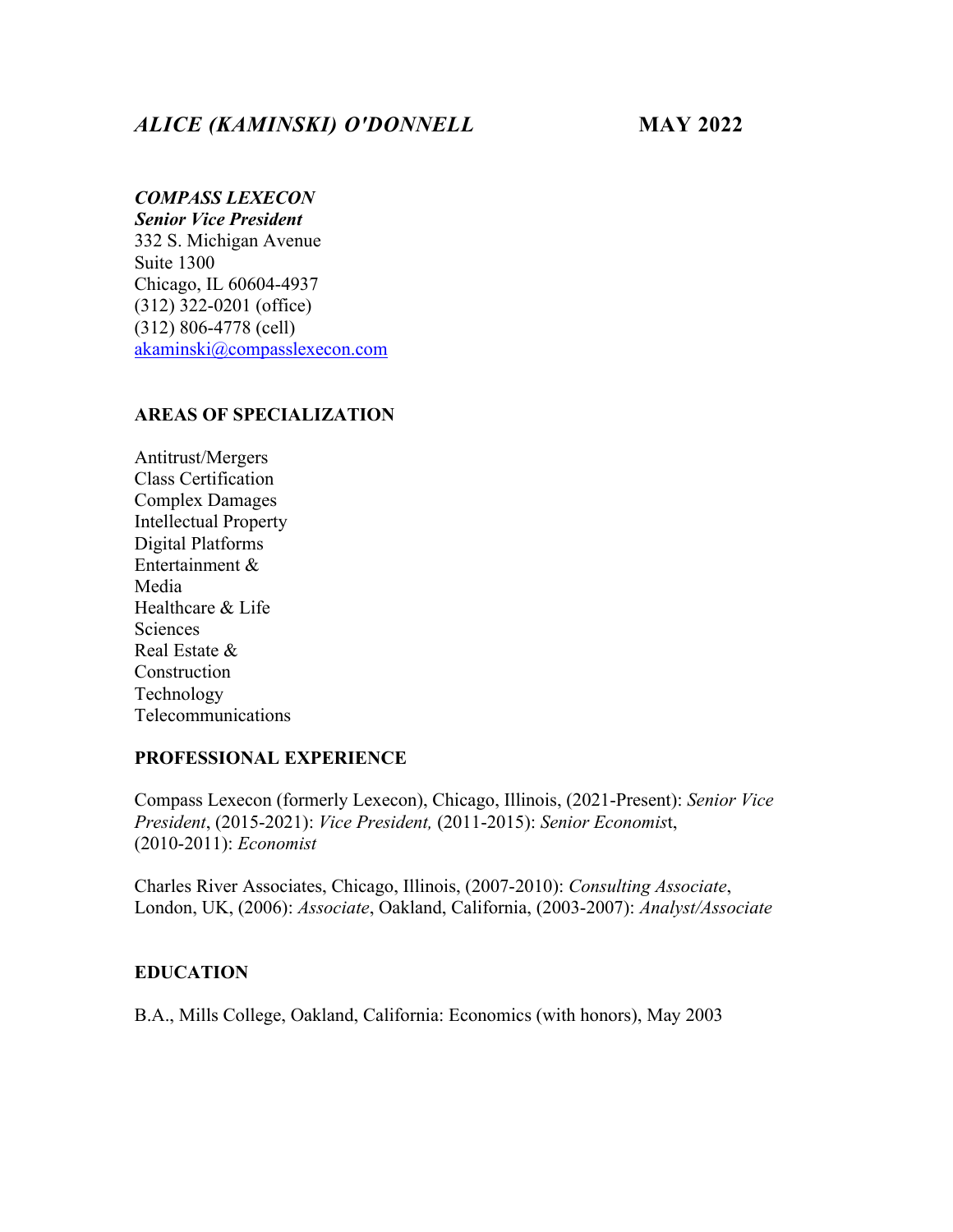### **SELECTED LITIGATION AND CONSULTING EXPERIENCE**

- *State of Washington v. McKesson Drug Corporation, Cardinal Health Inc., and AmerisourceBergen Drug Corporation*, State of Washington, King County Superior Court, Civil Action No. 19-2-06975-9. On behalf of plaintiff the State of Washington, assisted expert in analyzing the impact of shipments of prescription opioids on opioid-related harms.
- *Donald Conrad v. Jimmy John's Franchise, LLC et al.*, United States District Court for the Southern District of Illinois, No. 16-MD-2704. On behalf of defendant, economic analysis of class certification issues.
- *Consulting project for PG&E Corporation.* Analyzed economic losses to individuals and businesses in the North Bay area of California due to the 2017 North Bay fires and the 2018 Camp Fire. Analysis assisted PG&E Corporation in \$25 billion settlement of bankruptcy claims.
- *In re: National Prescription Opiate Litigation,* U.S. District Court, Northern District of Ohio, Eastern Division, No. 1:17-md-2804. On behalf of plaintiff municipal and county governments, assisted experts in analyzing damages associated with the opioid crisis on local governments and designing and costing an opioid abatement program.
- *United States of America v. AT&T Inc., DIRECTV Group Holdings, LLC, and Time Warner, Inc.*, U.S. District Court for the District of Columbia, No.1:17-cv-02511-RJL. On behalf of defendants AT&T and Time Warner, assisted in economic analysis and preparation of expert reports regarding competitive effects of the proposed merger.
- *United States of America v. Benco Dental Supply, Inc., Henry Schein, Inc. and Patterson Companies,* Inc., Docket No. 9379, August 10, 2018. On behalf of defendant Henry Schein, supported expert in analysis of potential antitrust harm from an alleged boycotting.
- *In Re: Dental Supplies Antitrust Litigation,* No. 1:16-CV-00696-BMC-GRB, United States District Court for the Eastern District of New York. On behalf of defendant Henry Schein, supported expert in analysis of potential antitrust harm from an alleged price collusion.
- *SourceOne Dental, Inc., v. Patterson Companies, Inc., Henry Schein, Inc., and Benco Dental Supply Company*, Case No. 15-cv-05440, United States District Court for the Eastern District of New York. On behalf of defendant Henry Schein supported expert in analysis of potential antitrust harm from an alleged collusion to exclude a possible entrant.